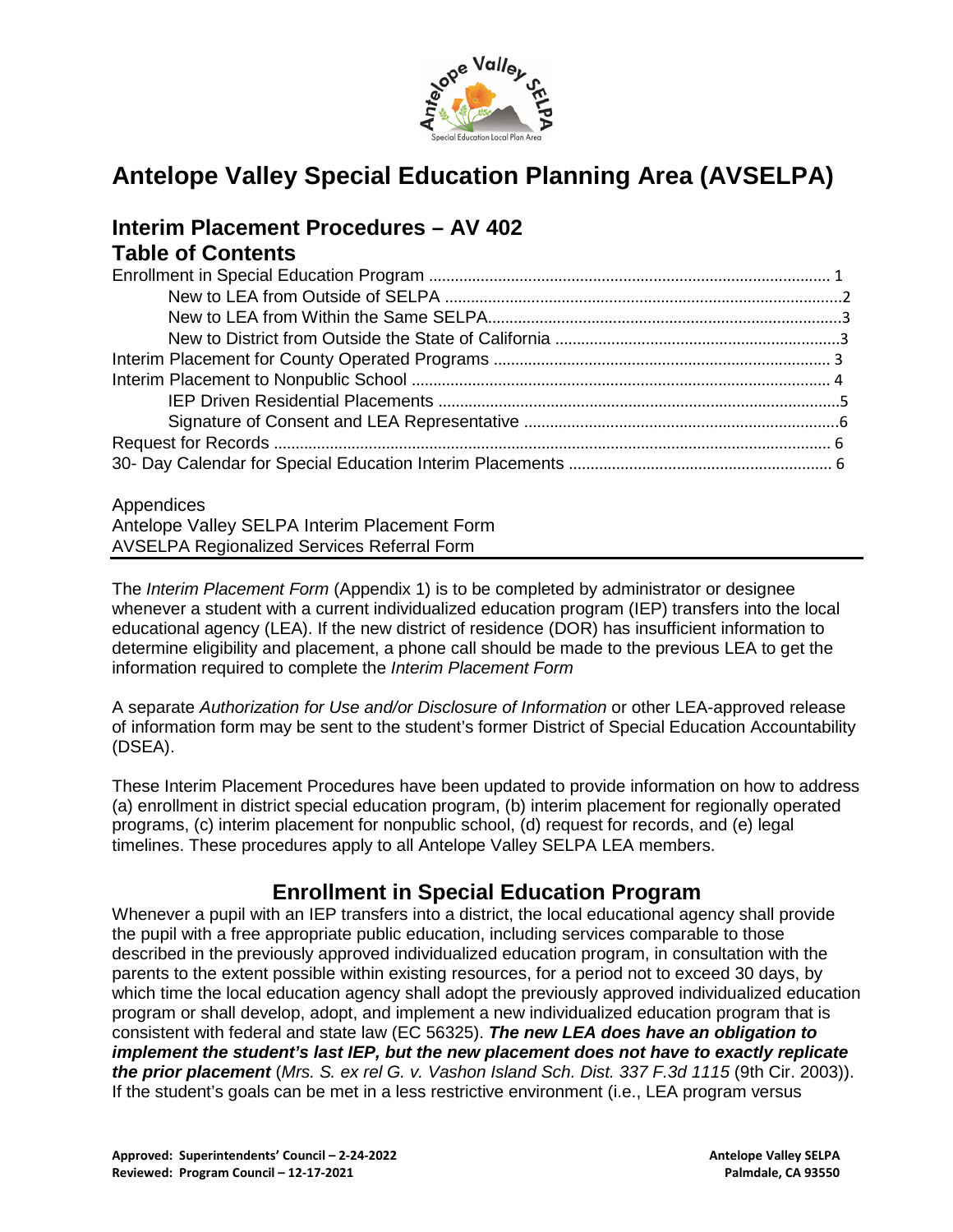

nonpublic school), and the parent/guardian agrees, the LEA can convene an IEP meeting to offer this alternative.

Most students moving into the LEA live with their parent. Parent means:

- A biological or adoptive parent unless the biological or adoptive parent does not have legal authority to make educational decisions for the child;
- A guardian generally authorized to act as the child's parent or authorized to make educational decisions for the child;
- An individual acting in place of a biological or adoptive parent, including a grandparent, stepparent, or other relative with whom the child lives; or
- An individual who is legally responsible for the child's welfare if the authority of the biological or adoptive parent to make educational decisions on the child's behalf has been specifically limited by court order (i.e., a court appointed surrogate advocate [CASA], a surrogate parent or a foster parent).

Some of the students may become residents of the LEA by being placed in a short-term residential treatment placement (STRTP), foster family home or agency (FFH/A), or an adult care facility (ACF). In such cases, the residential support personnel typically register the student with the DSEA on the day following placement. At the time of enrollment, the personnel should present one or more of the following: parent name(s) and address(es), a copy of the court order stating the name of the individual who holds educational rights, or notification of need for a surrogate parent. An interim placement is to be completed and signed by DSEA upon presentation or verification of a current IEP and psychological evaluation. The student is enrolled immediately upon registration. This section addresses enrollment in a district program from outside of the SELPA, from within the SELPA, and from outside of the state.

### **New to LEA from Outside of SELPA**

When a student with a disability who has an IEP transfers into a LEA from a LEA not operating programs under the same SELPA local plan within the same academic year, the LEA shall provide the pupil with a free appropriate public education (FAPE), including services comparable to those described in the previously approved IEP, in consultation with the parents, for a period not to exceed 30 days. During this time the LEA shall develop, adopt, and implement a new IEP that is consistent with federal and state law.

The following steps need to be followed by the student's DSEA for updating information in SEIS. Specific assignment of responsibility to personnel will depend on LEA individual processes.

• Personnel at the school or district site complete the Interim Placement form and obtain parent/guardian/adult student signature, submit a request to add student in SEIS per LEA process.

SEIS LEA-Administrative level user (LEA Special Education CALPADS and Data managers) needs to:

- Research in SEIS if the student has an existing record and request transfer if need be.
- If no record in SEIS exists, a new student record shall be created.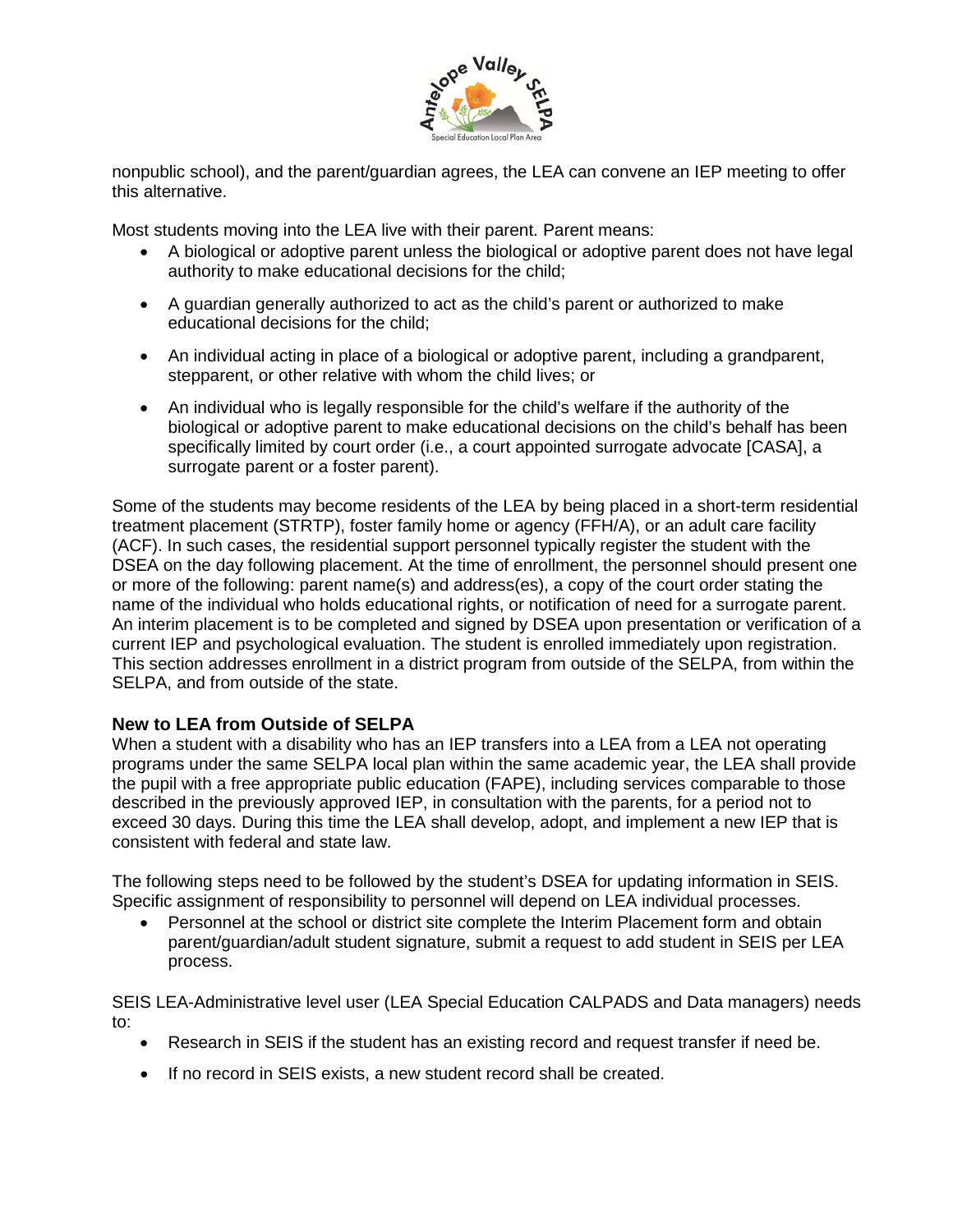

- Verify or input the student's first and last name, date of birth, SSID number and district ID number.
- Assign a Case Manager and Service Providers.
- The team develops a complete IEP on SEIS within 30 days, with the affirm and attest process completed within 7 days after the offer of FAPE is made.

### **New to LEA from Within the Same SELPA**

.

When a student with a disability who has an IEP and transfers into a LEA from a LEA operating programs under the same SELPA in which he or she was last enrolled within the same academic year, the new LEA shall continue, without delay, to provide services comparable to those described in the existing approved IEP, unless the parent and the LEA agree to develop, adopt, and implement a new IEP.

The following steps need to be completed by the student's district of residence (DSEA) for updating information in SEIS. Specific assignment of responsibility to personnel will depend on LEA individual processes

• Interim Placement form needs to be completed.

SEIS LEA-Administrative level user (LEA Special Education CALPADS and Data managers) needs to:

- Research in SEIS if the student has an existing record and, either transfer the existing record, or create a new student record in SEIS.
- Assign a Case Manager and Service Providers
	- o Continue annual and triennial review dates as indicated in SEIS, even if a 30 day review meeting is held.

The IEP team may, but is not required to, complete an IEP or IEP Amendment in SEIS within 30 days.

#### **New to District from Outside the State of California**

When a student with a disability transfers from an educational agency located outside the State of California to a LEA within California within the same academic year, the LEA shall provide the pupil with a FAPE, including services comparable to those described in the previously approved IEP, in consultation with the parents, until the LEA conducts an assessment, if determined to be necessary by the LEA, and develops a new IEP consistent with federal and state law.

SEIS LEA-Administrative level user (LEA Special Education CALPADS and Data managers) needs to:

- Research in SEIS if the student has an existing record and request transfer if need be.
- If no record in SEIS exists, a new student record shall be created.
- Verify or input the student's first and last name, date of birth, SSID number and district ID number.
- Assign a Case Manager and Service Providers.
- The team develops a complete IEP on SEIS within 30 days, with the affirm and attest process completed within 7 days after the offer of FAPE is made.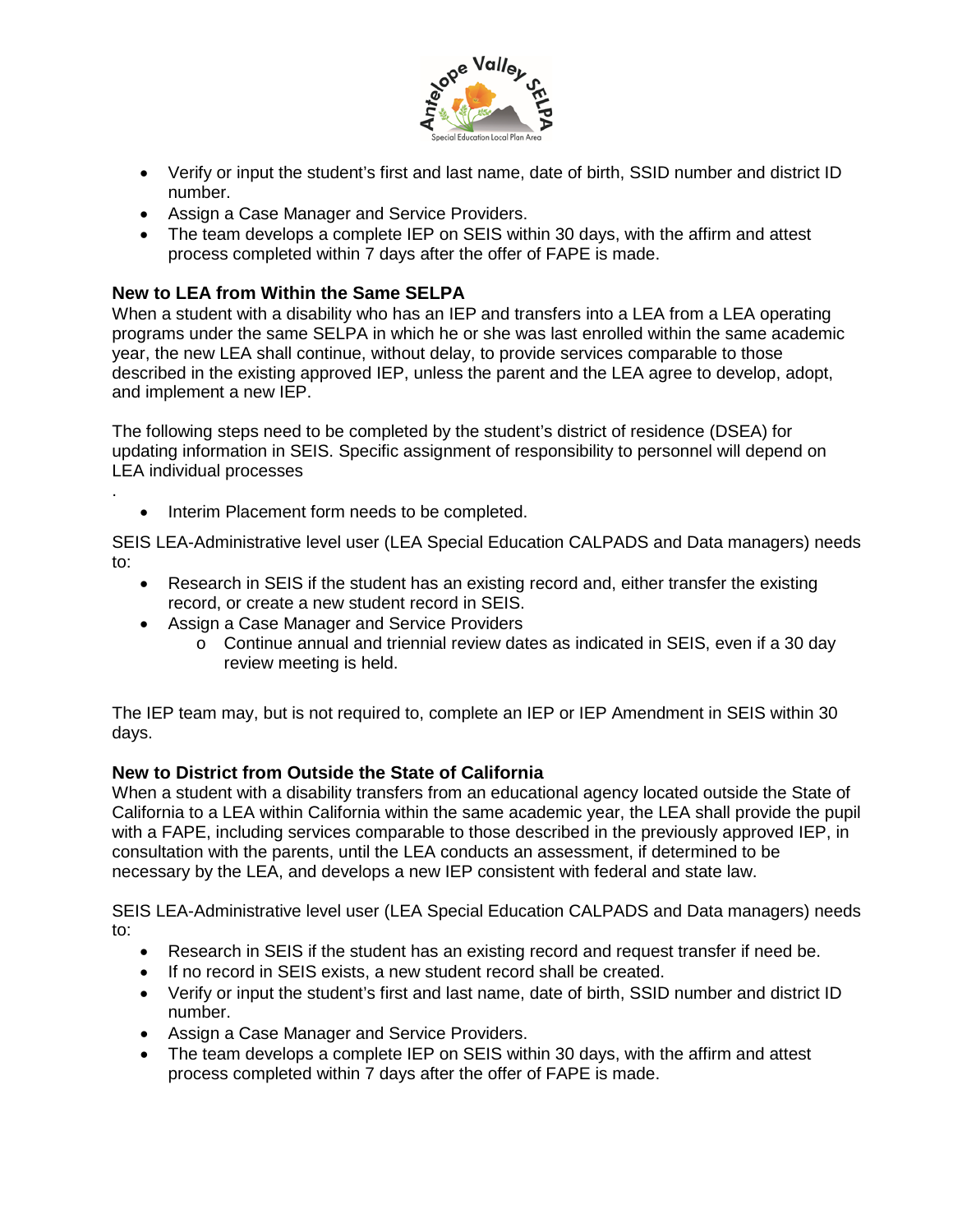

# **Interim Placement for Regionally Operated Programs**

When a student moves into a LEA and has an IEP requiring a regionally operated program and such a class is not operated by the LEA, the LEA can make an interim placement into a program operated by an AVSELPA Regionalized Program. The LEA special education administrator/designee must complete the AVSELPA *Interim Placement Forms* as well as the following procedures to help expedite the placement in a timely manner.

1. Review and consider the IEP goals/objectives more closely than the eligibility for special education services in making a decision to refer the student to a regionalized program.

2. Call the Regionalized Program Special Education Administrator for the program being considered for consult. If they are not available by phone leave a message and/or email regarding the referral and continue with the referral process.

3. Complete the *AVSELPA Parallel Placement Form* (Appendix 2) form with all relevant information on the student, parent/guardian, previous placement, and program compatibility. A LEA Special Education Administrator/designee must sign this form.

4. Fax or scan the following **REQUIRED** forms to the Regionalized Program Administrator for the program being considered:

- *Regionalized Services Referral* Form
- AV SELPA *Interim Placement Form*
- IEP
- Multidisciplinary Report (as appropriate or required)
- And any additionally required forms identified by the regionalized program/services

#### **NOTE: Students will not be accepted by regionalized program without all of this documentation.**

5. Ensure that the parent/guardian understands the process and is provided with name and contact information of recommended regionalized program for follow up.

7. Call regionalized program Special Education Office Secretary to ensure that the referral was received.

8. DSEA needs to create a LEA special education pupil file.

9. District of Service (DOS) will be responsible for enrolling student in their Student Information System and requesting or creating the SEIS record.

10. Be aware, the 30-Day Timeline begins when the *Interim Placement Form* is generated. Upon receipt of the *Regionalized Services Referral Form* along with other required documentation, regionalized services should be provided **immediately** as per EC 56325(a). The parent should be offered the option of transporting the child to and from school while transportation is being arranged.

**NOTE:** The DSEA remains responsible for making an offer of FAPE to students, including meeting legal timelines, even if the regionalized LEA becomes the DOS-.